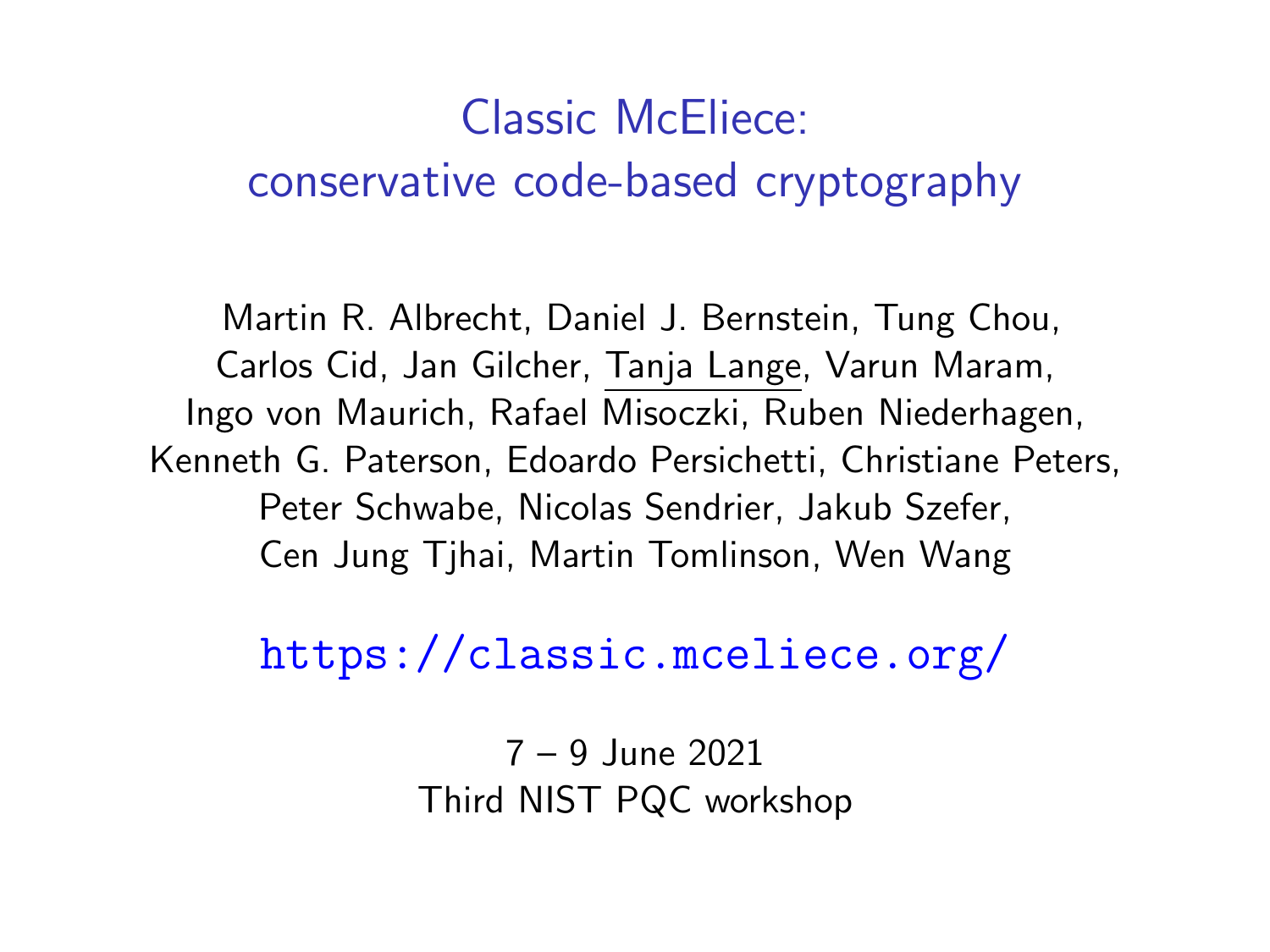McEliece security stability

lim K→∞ log<sub>2</sub> AttackCost<sub>year</sub>(*K*)  $\log_2$  Attack $\mathsf{Cost}_{2021}(\mathsf{K})$ 

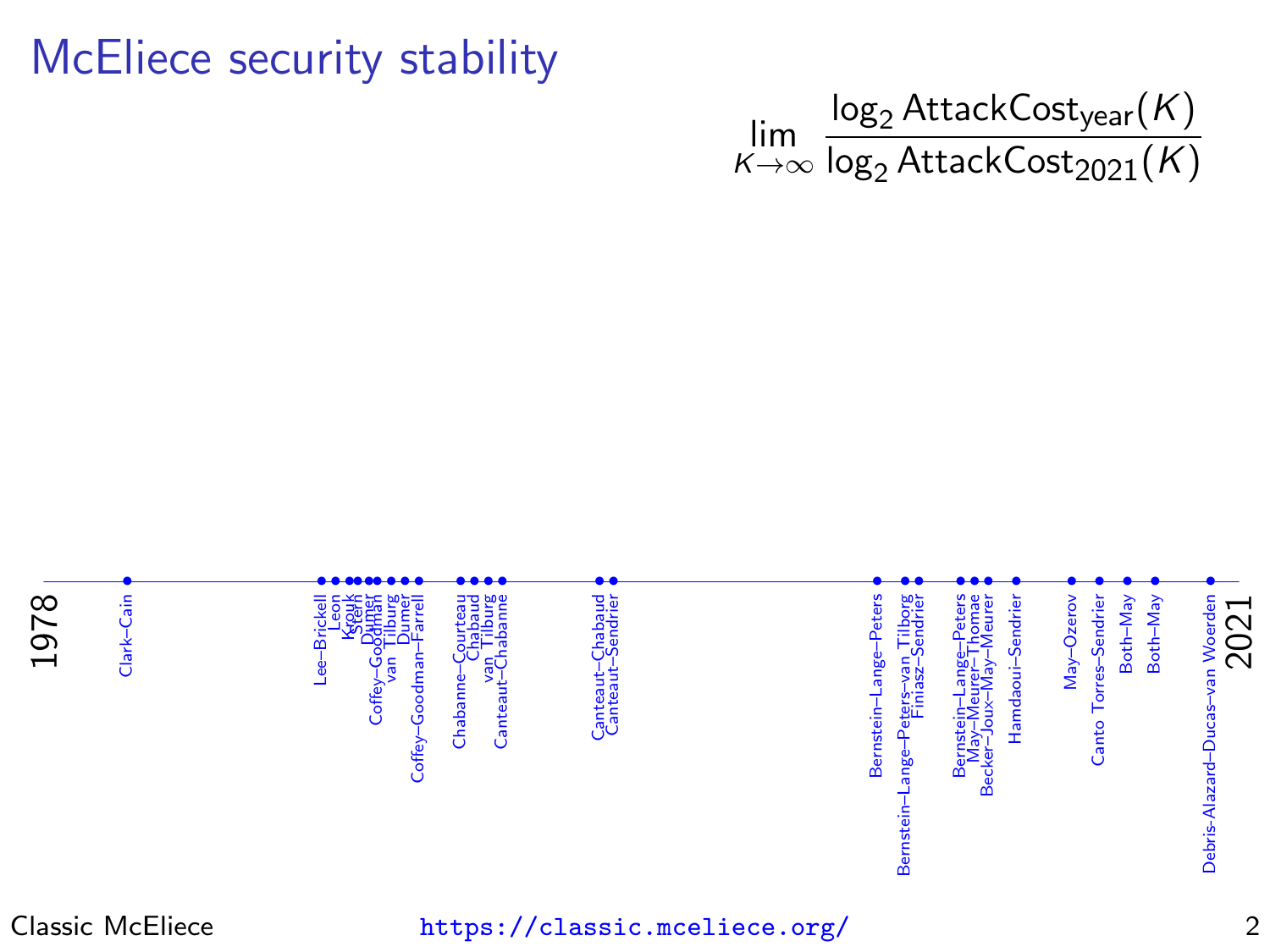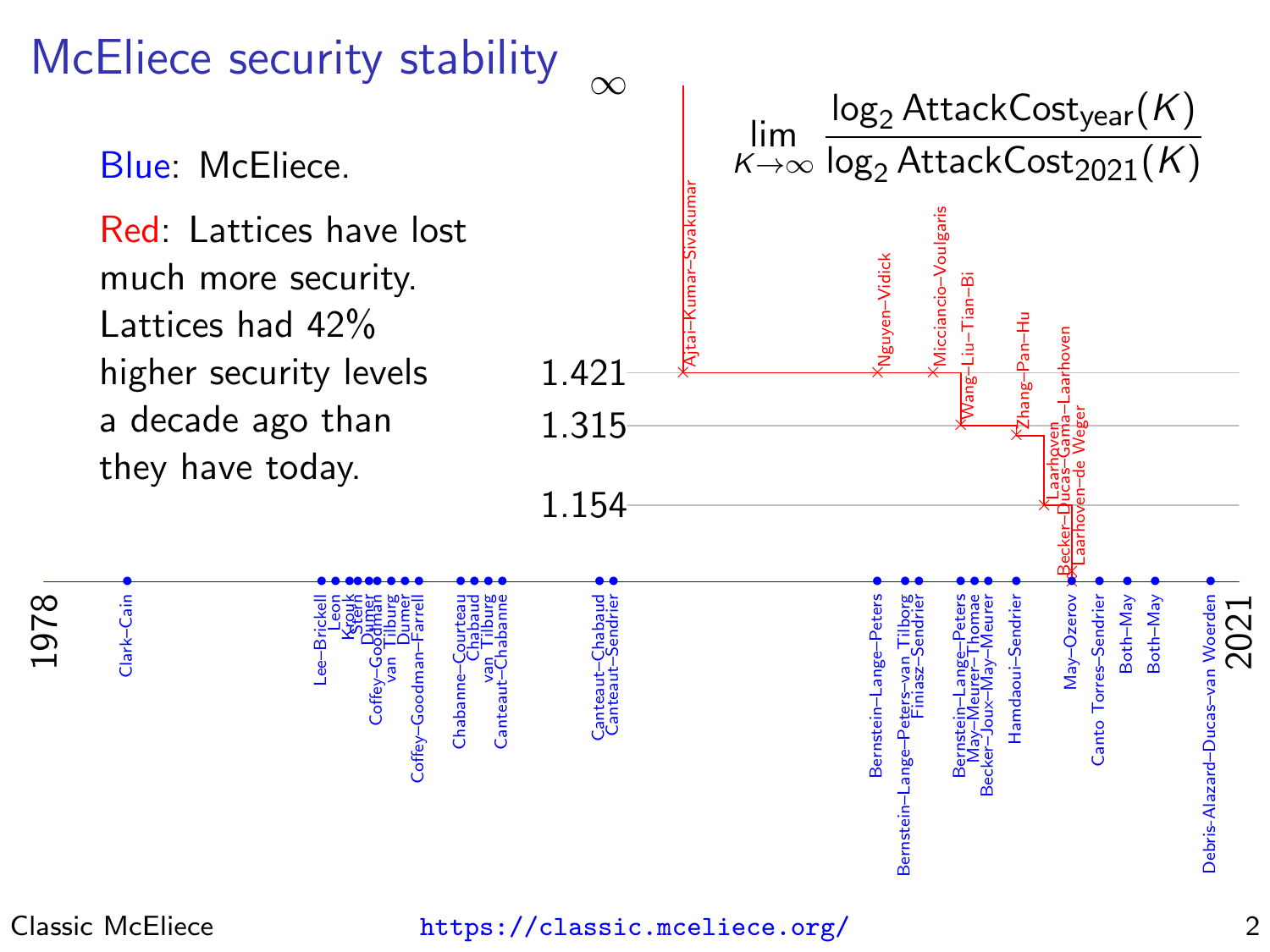Concrete analysis

[Attacking and defending the McEliece cryptosystem](https://www.hyperelliptic.org/tanja/press/mceliece.html) (Bernstein,

Lange, Peters; 2008)

- $\blacktriangleright$  McEliece original parameters (from 1978)  $n = 1024$ ,  $t = 50$ . designed for  $2^{64}$  security.
- Security estimate  $2^{60.4}$  using [2008 Markov-chain analysis.](https://github.com/christianepeters/isdf2/)
- ► Broken in 8000 core-days on CPU mix  $\approx 2^{60.0}$  cycles on Core 2.
- $\triangleright$  Using improved version of Stern's algorithm.
- [A Finite Regime Analysis of Information Set Decoding Algorithms](https://www.mdpi.com/1999-4893/12/10/209/pdf) (Baldi, Barenghi, Chiaraluce, Pelosi, Santini; 2019)
	- $\triangleright$  Covers Prange to BJMM and quantum versions.
	- $\triangleright$  Bit operations & memory for all Classic McEliece parameters.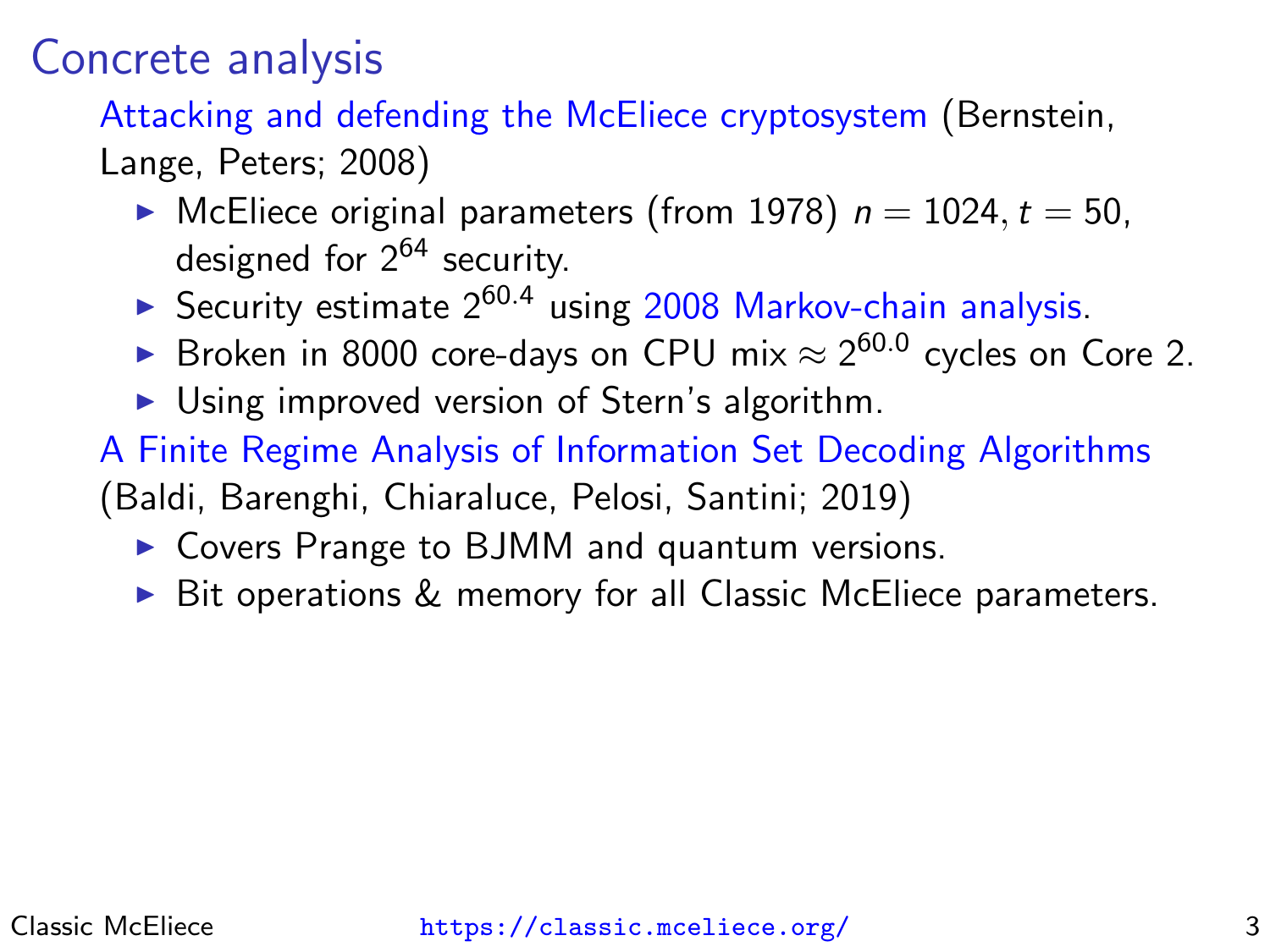Concrete analysis

[Attacking and defending the McEliece cryptosystem](https://www.hyperelliptic.org/tanja/press/mceliece.html) (Bernstein,

Lange, Peters; 2008)

- $\blacktriangleright$  McEliece original parameters (from 1978)  $n = 1024$ ,  $t = 50$ . designed for  $2^{64}$  security.
- Security estimate  $2^{60.4}$  using [2008 Markov-chain analysis.](https://github.com/christianepeters/isdf2/)
- ► Broken in 8000 core-days on CPU mix  $\approx 2^{60.0}$  cycles on Core 2.
- $\triangleright$  Using improved version of Stern's algorithm.
- [A Finite Regime Analysis of Information Set Decoding Algorithms](https://www.mdpi.com/1999-4893/12/10/209/pdf) (Baldi, Barenghi, Chiaraluce, Pelosi, Santini; 2019)
	- $\triangleright$  Covers Prange to BJMM and quantum versions.
	- $\triangleright$  Bit operations & memory for all Classic McEliece parameters.

[Syndrome Decoding in the Goppa-McEliece Setting. Details on](https://decodingchallenge.org/goppa/record/24) [record 24](https://decodingchallenge.org/goppa/record/24) (Esser, May, Zweydinger; 2021)

- Challenge parameters  $n = 1223$ ,  $t = 23$ .
- Security estimate  $2^{58.9}$  using [2008 Markov-chain analysis.](https://github.com/christianepeters/isdf2/)
- ► Broken in 3 days on 4 EPYC 7742  $\approx 2^{57.5}$  cycles on EPYC.
- $\triangleright$  Using BJMM/MMT variant.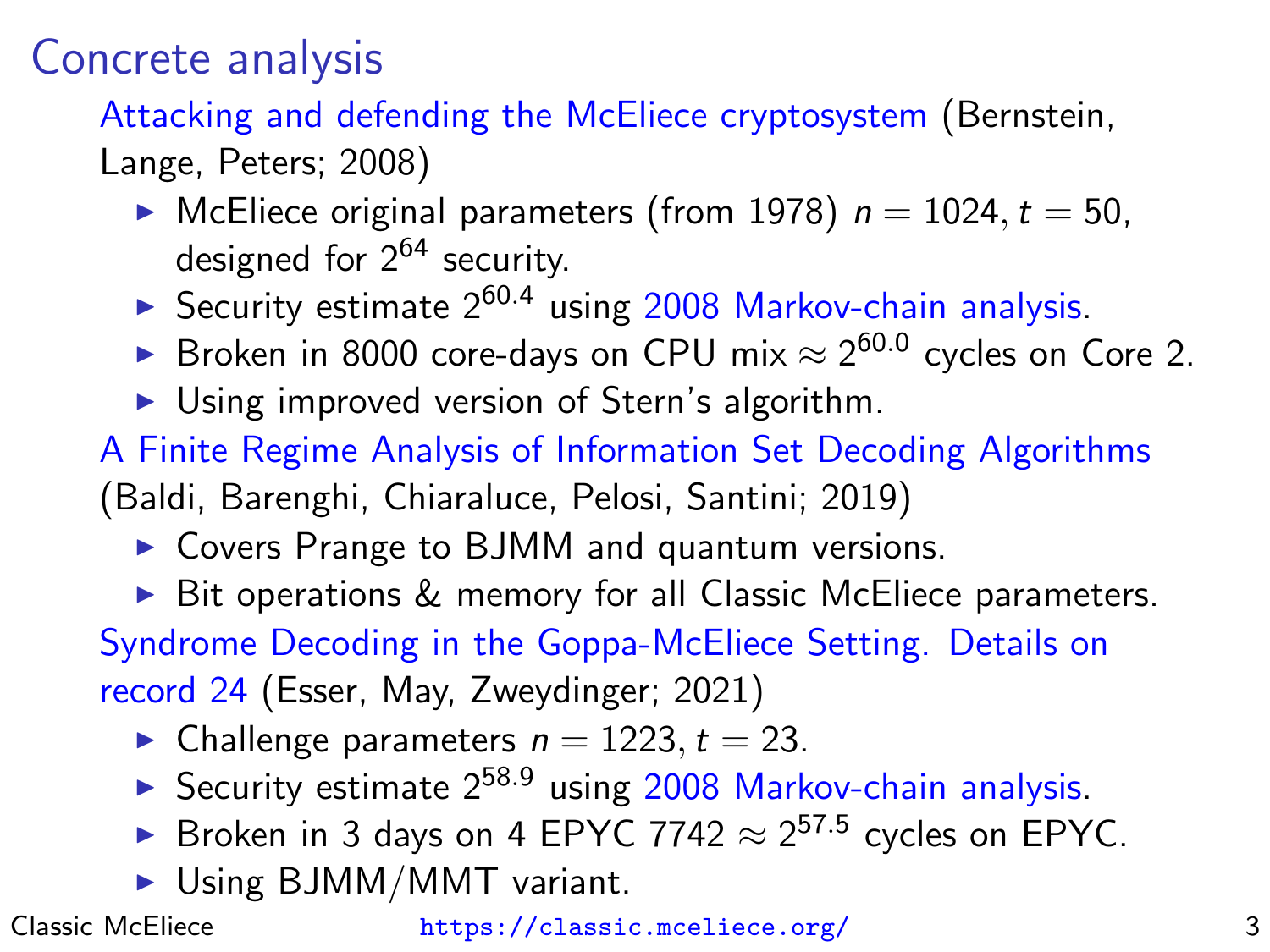#### Parameter sets – round 1

Max security with pkbytes  $\leq 2^{20}$ .

| n | public key                                                                    | secret key | ciphertext |
|---|-------------------------------------------------------------------------------|------------|------------|
|   | 8192 128 1357824 bytes 14080 bytes<br>Both <i>n</i> and <i>t</i> powers of 2. |            | 240 bytes  |
|   | 6960 119 1047319 bytes 13908 bytes                                            |            | 226 bytes  |

Classic McEliece <https://classic.mceliece.org/> 4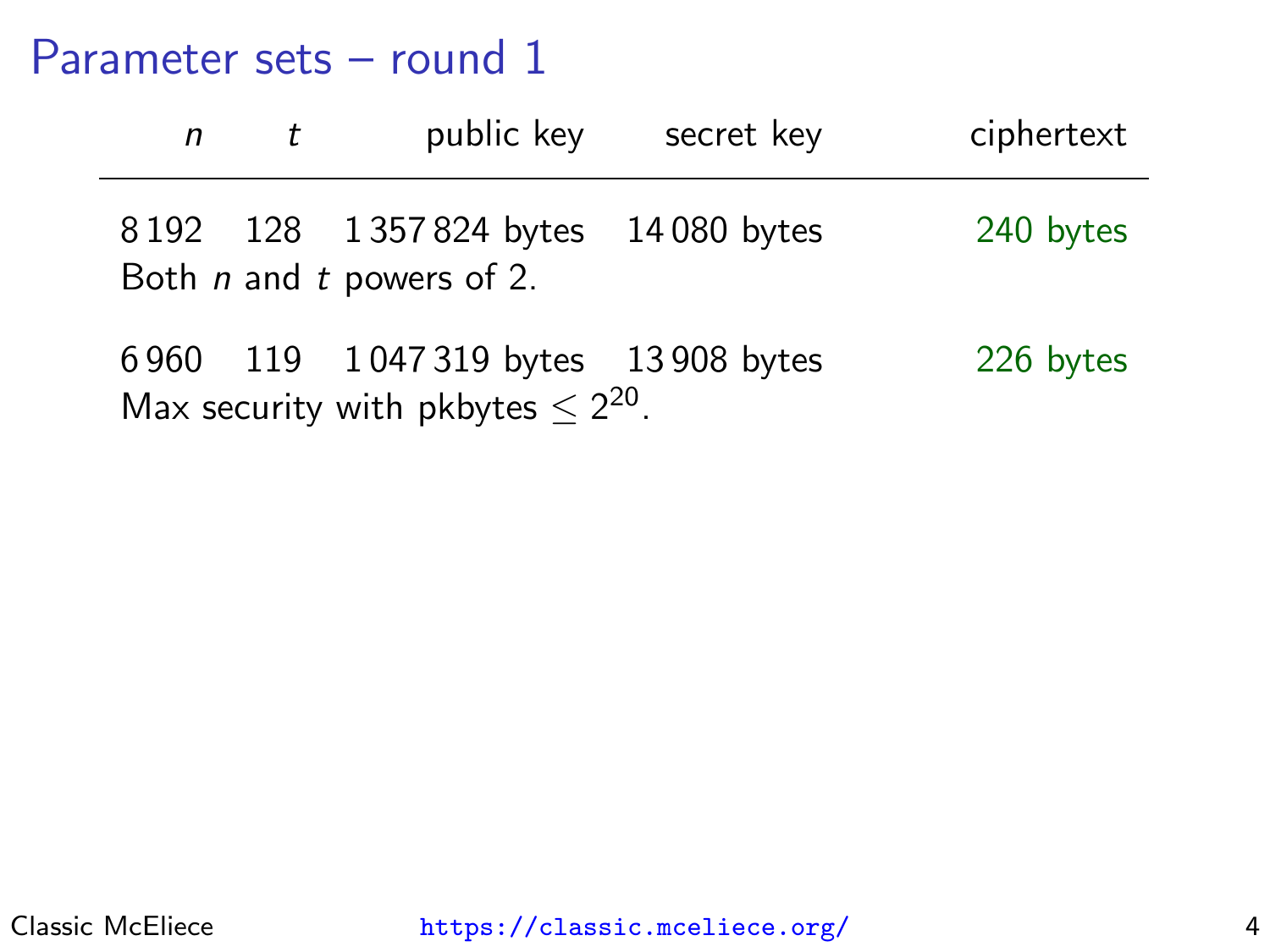#### Parameter sets – round 1, 2, and 3

| $n$ t |                                                                                  | public key secret key                                                                                                                  | ciphertext |
|-------|----------------------------------------------------------------------------------|----------------------------------------------------------------------------------------------------------------------------------------|------------|
|       | 8192 128 1357824 bytes 14080 bytes<br>Both n and t powers of 2. Same as Round 1. |                                                                                                                                        | 240 bytes  |
|       |                                                                                  | 6960 119 1047319 bytes 13908 bytes 226 bytes<br>Max security with pkbytes $\leq 2^{20}$ . Same as Round 1.                             |            |
|       |                                                                                  | 6688 128 1044 992 bytes 13892 bytes 240 bytes<br>Max security with pkbytes $\leq 2^{20}$ if <i>n</i> and <i>t</i> are multiples of 32. |            |
|       |                                                                                  | 4608 96 524160 bytes 13568 bytes 188 bytes<br>Max security with pkbytes $\leq 2^{19}$ if <i>n</i> and <i>t</i> are multiples of 32.    |            |
|       |                                                                                  | 3488 64 261120 bytes 6452 bytes 128 bytes<br>Max security with pkbytes $\leq 2^{18}$ if <i>n</i> and <i>t</i> are multiples of 32.     |            |

Classic McEliece <https://classic.mceliece.org/> 4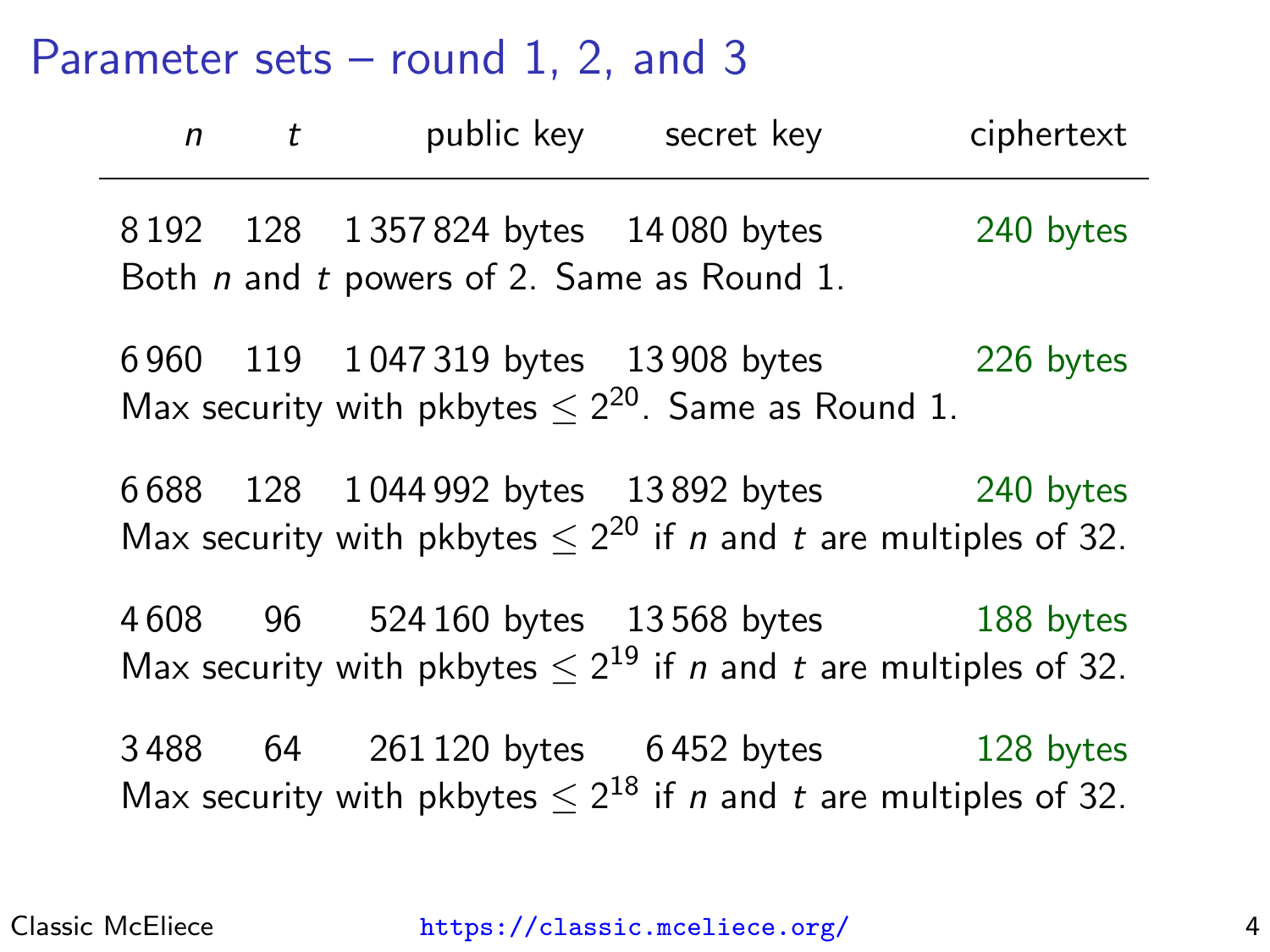# Small ciphertext makes a large difference

[PQ-WireGuard](https://eprint.iacr.org/2020/379) (Hülsing, Ning, Schwabe, Weber, Zimmermann; IEEE S&P 2021).

- $\triangleright$  Uses McEliece for long-term identity key in KEM-KEM construction.
- $\triangleright$  McEliece key exchanged out of band at registration.
- $\triangleright$  Strong benefit from short ciphertexts.
- $\triangleright$  Combined with lattice-based scheme for ephemeral keys.

[McTiny](https://mctiny.org/) (Bernstein, Lange; USENIX Security 2020)

- $\triangleright$  McEliece also used for ephemeral keys.
- $\triangleright$  Avoids DoS memory flooding attacks by using structure of code-based encryption. Server returns partial encryption and state in cookie encrypted to itself; cookie is smaller than network packet sent to server.
- $\triangleright$  Good speed and security with congestion control and surrounding protocol.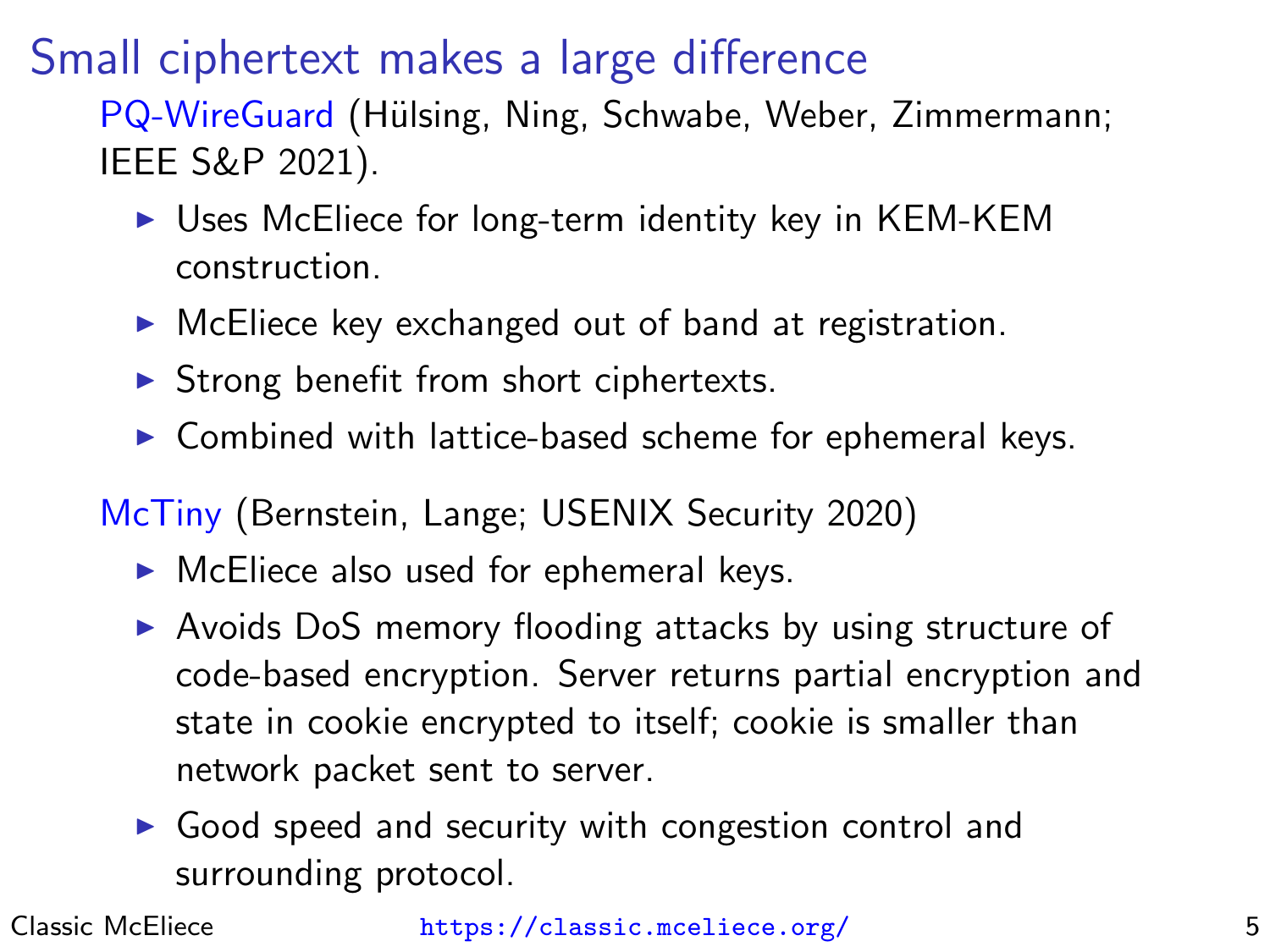## Timings on Haswell, in cycles

IND-CCA means we can generate key once and use it many times.

Timings for encapsulation and decapsulation matter.

| system          | keygen      | keygen f    | encap   | decap   |
|-----------------|-------------|-------------|---------|---------|
| mceliece348864  | 46 5 26 112 | 36 627 388  | 43832   | 134 184 |
| mceliece460896  | 158 155 696 | 116 914 656 | 115540  | 270856  |
| mceliece6688128 | 458 561 448 | 284 468 140 | 149080  | 322988  |
| mceliece6960119 | 330 214 944 | 246 291 008 | 159 116 | 300 688 |
| mceliece8192128 | 409 854 088 | 316 166 640 | 177480  | 325744  |

f version:

- **Permit limited swaps of columns,**  $(\mu, \nu) = (32, 64)$ .
- Increase chance of full-rank submatrix.
- $\blacktriangleright$  Limit makes constant-time algorithm efficient.
- Introduced in round 2. Added to proposal in round 3.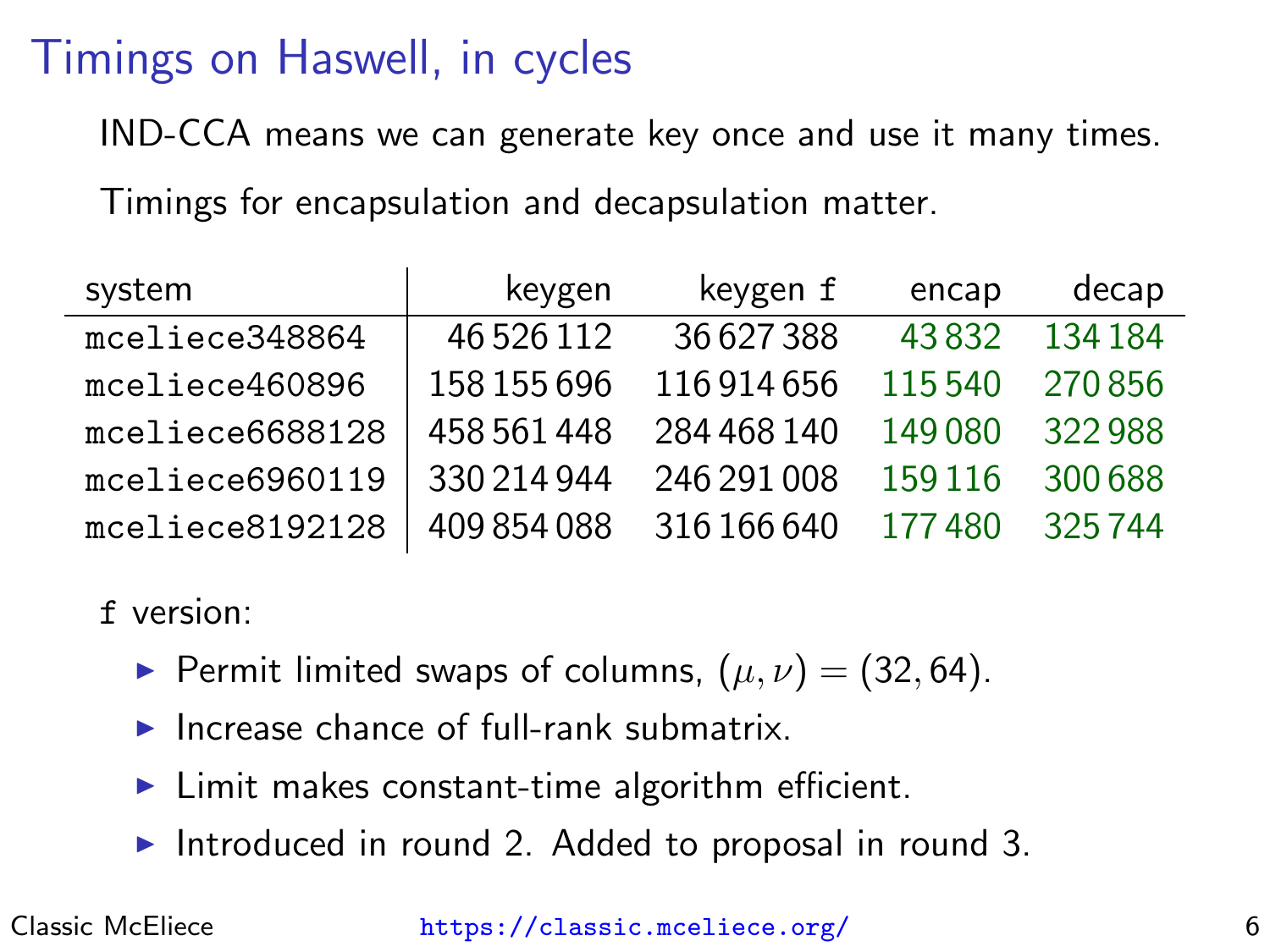#### Optimized implementations for Cortex-M4

[pqm4](https://eprint.iacr.org/2019/844), 2019: Classic McEliece public keys are "too large to fit into the memory of our platform"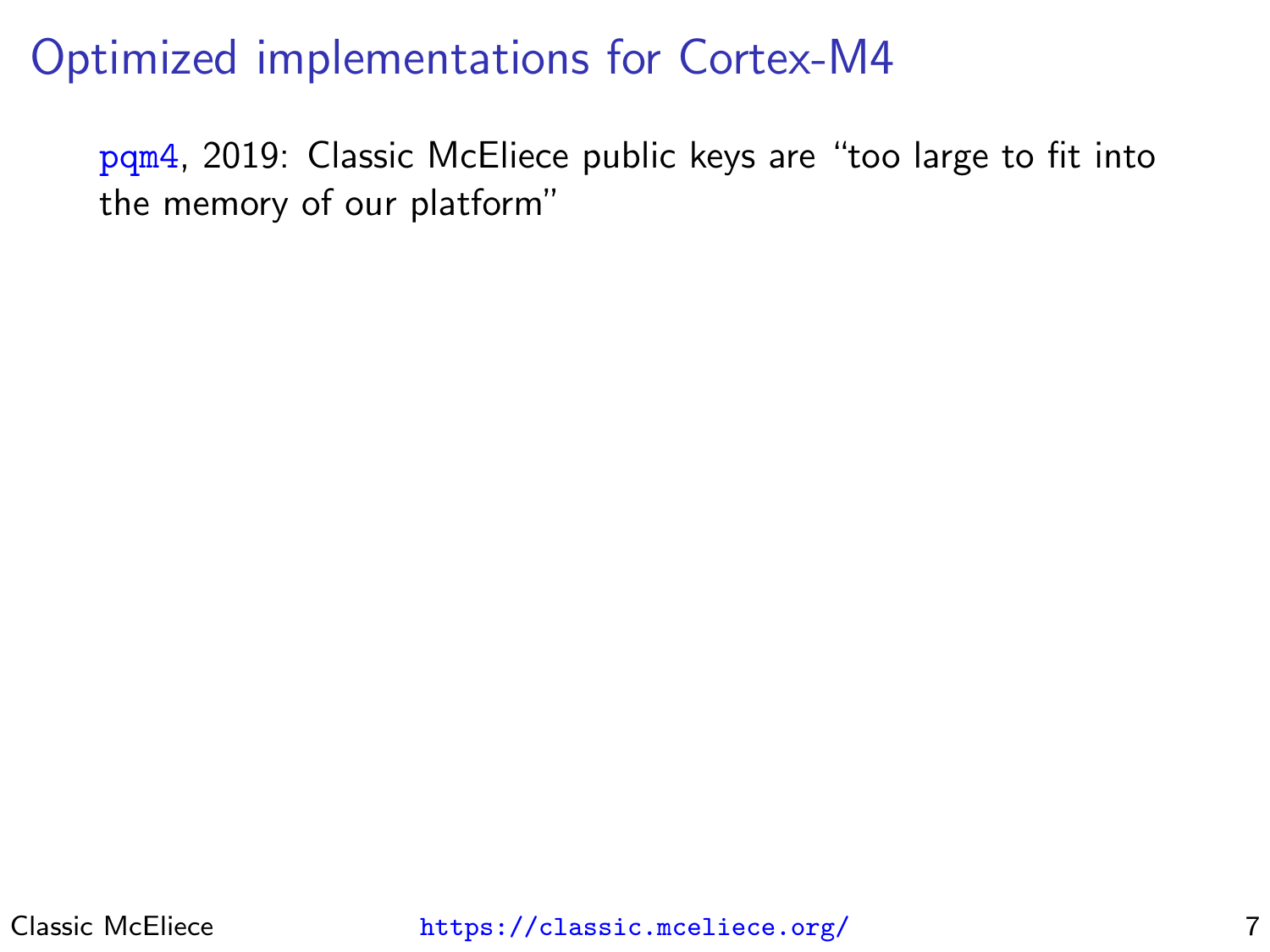## Optimized implementations for Cortex-M4

[pqm4](https://eprint.iacr.org/2019/844), 2019: Classic McEliece public keys are "too large to fit into the memory of our platform"

[Classic McEliece implementation with low memory footprint](https://eprint.iacr.org/2021/138) (Roth, Karatsiolis, Krämer; CARDIS 2020). "an implementation of Classic McEliece on an ARM Cortex-M4 processor, optimized to overcome memory constraints"; stream public key off device

[Classic McEliece on the ARM Cortex-M4](https://eprint.iacr.org/2021/492) (Chen, Chou; CHES 2021). mceliece348864 fits on Cortex-M4, including public key!

- $\triangleright$  2 146 932 033 keygen (only 1 430 811 294 for f version).
- $\blacktriangleright$  582 199 encap
- $\triangleright$  2706 681 decap

mceliece8192128: 7 481 747 for decap (private keys are tiny).

See earlier talk [Classic McEliece on the ARM Cortex-M4.](https://csrc.nist.gov/CSRC/media/Events/third-pqc-standardization-conference/documents/accepted-papers/chou-classic-mceliece-pqc2021.pdf)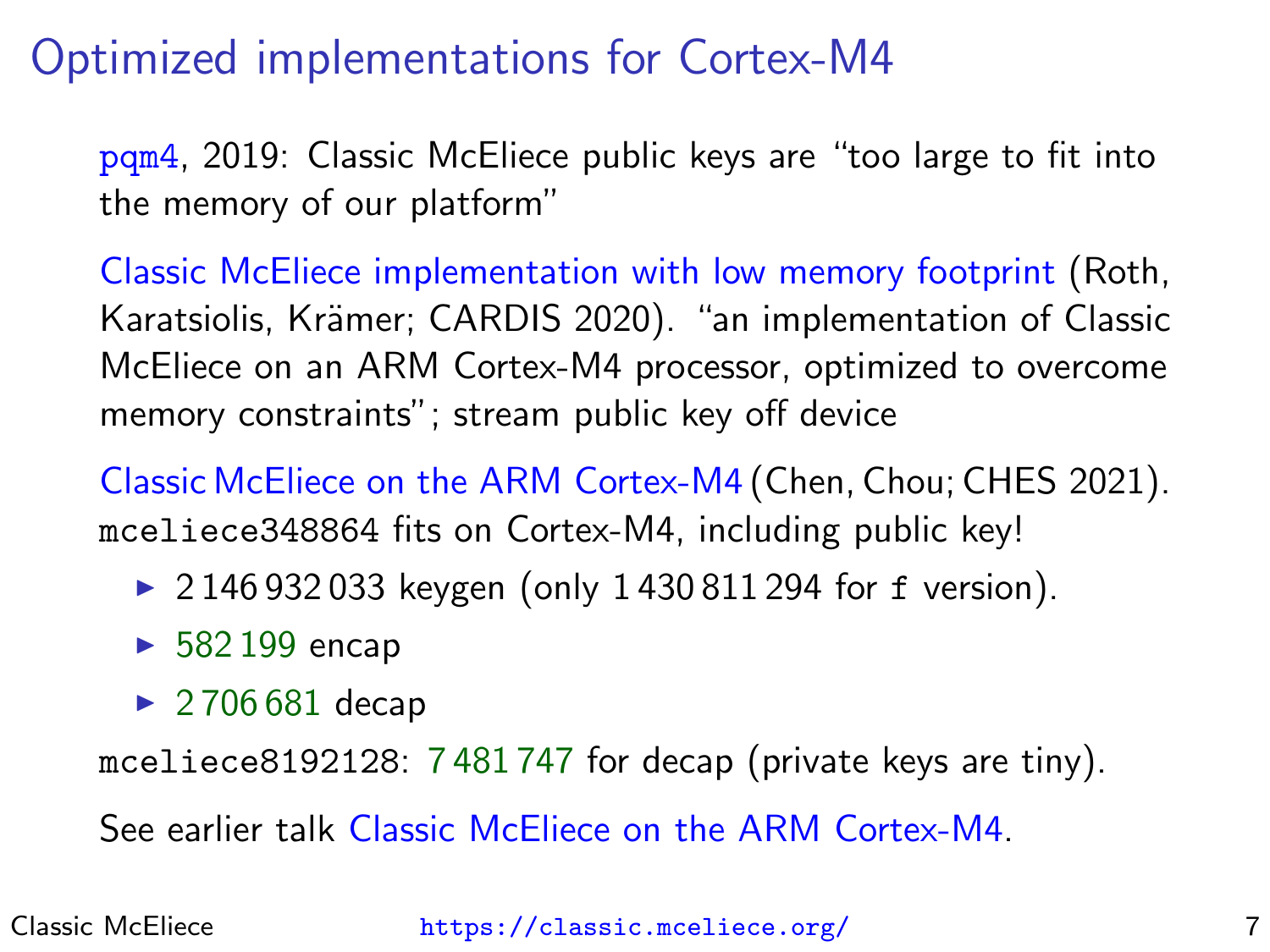## High-assurance

- $\triangleright$  New control-bits algorithm fully verified. See separate talk [Fast verified post-quantum software, part 1:](https://csrc.nist.gov/CSRC/media/Events/third-pqc-standardization-conference/documents/accepted-papers/bernstein-fast-verified-pq-software-pqc2021.pdf) [RAM subroutines.](https://csrc.nist.gov/CSRC/media/Events/third-pqc-standardization-conference/documents/accepted-papers/bernstein-fast-verified-pq-software-pqc2021.pdf)
- ▶ Ongoing: Formal verification of Classic McEliece software (using [Cryptol/SAW\)](https://saw.galois.com/).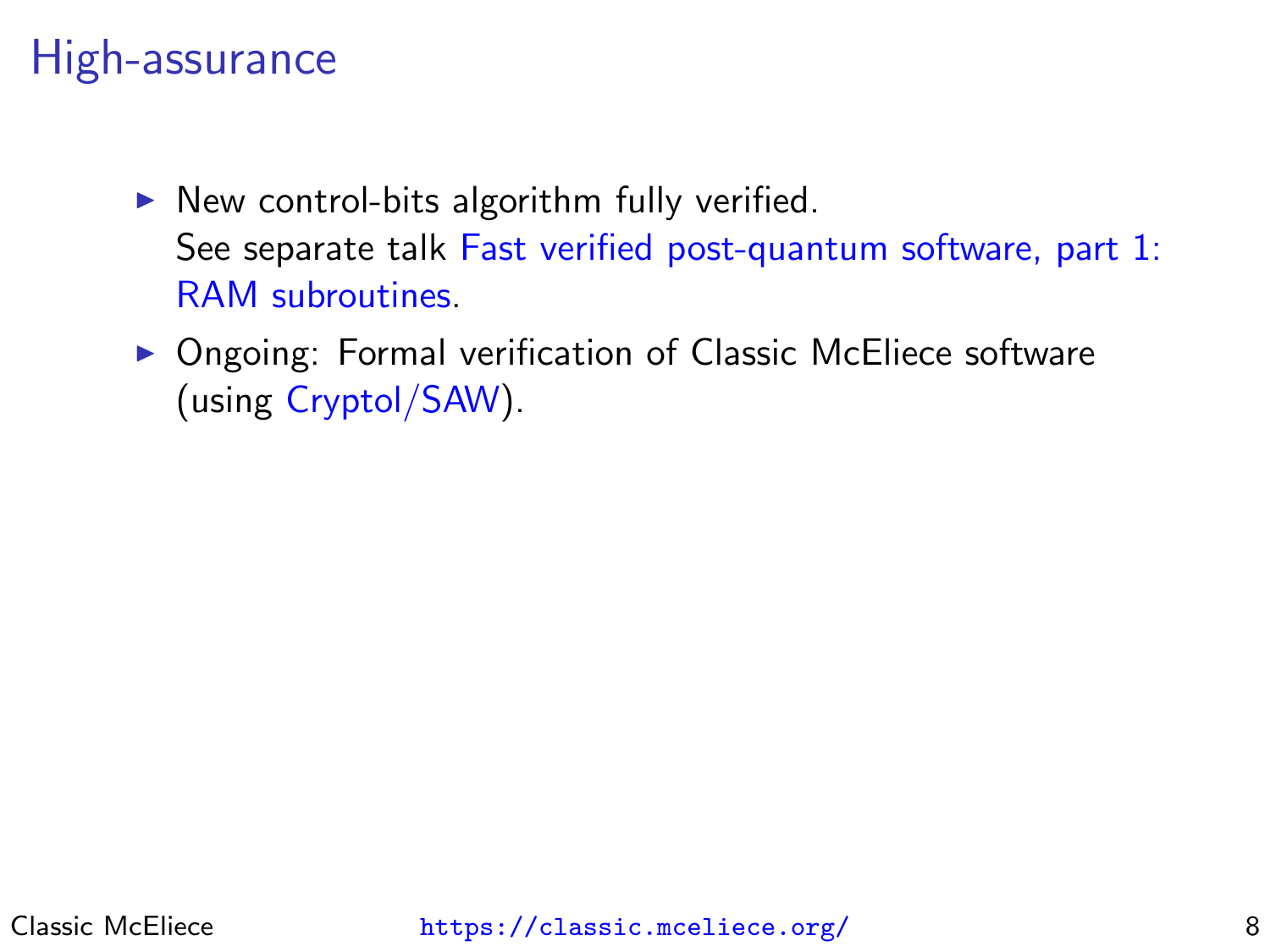## High-assurance

- $\triangleright$  New control-bits algorithm fully verified. See separate talk [Fast verified post-quantum software, part 1:](https://csrc.nist.gov/CSRC/media/Events/third-pqc-standardization-conference/documents/accepted-papers/bernstein-fast-verified-pq-software-pqc2021.pdf) [RAM subroutines.](https://csrc.nist.gov/CSRC/media/Events/third-pqc-standardization-conference/documents/accepted-papers/bernstein-fast-verified-pq-software-pqc2021.pdf)
- ▶ Ongoing: Formal verification of Classic McEliece software (using [Cryptol/SAW\)](https://saw.galois.com/).
- $\blacktriangleright$  Classic McEliece PKE features
	- $\triangleright$  PKF is deterministic.
	- $\triangleright$  PKE has no decryption failures.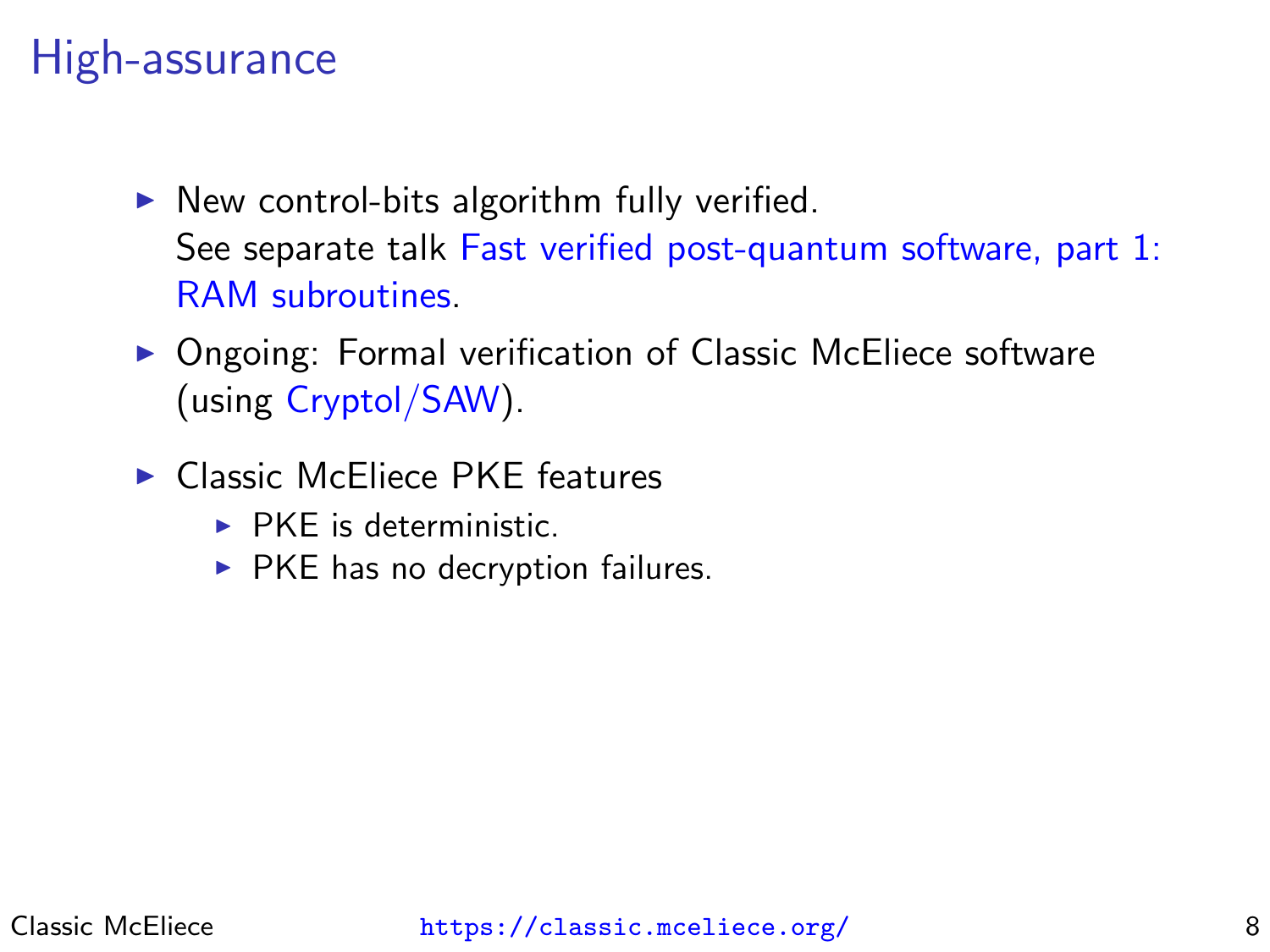## High-assurance

- $\triangleright$  New control-bits algorithm fully verified. See separate talk [Fast verified post-quantum software, part 1:](https://csrc.nist.gov/CSRC/media/Events/third-pqc-standardization-conference/documents/accepted-papers/bernstein-fast-verified-pq-software-pqc2021.pdf) [RAM subroutines.](https://csrc.nist.gov/CSRC/media/Events/third-pqc-standardization-conference/documents/accepted-papers/bernstein-fast-verified-pq-software-pqc2021.pdf)
- ▶ Ongoing: Formal verification of Classic McEliece software (using [Cryptol/SAW\)](https://saw.galois.com/).
- $\blacktriangleright$  Classic McEliece PKE features
	- $\triangleright$  PKF is deterministic.
	- $\triangleright$  PKE has no decryption failures.

This means the simplest and tightest proofs for FO apply. See [Tighter proofs of CCA security in the quantum random](https://eprint.iacr.org/2019/590) [oracle model](https://eprint.iacr.org/2019/590) (Bindel, Hamburg, Hövelmanns, Hülsing, Persichetti; TCC 2019).